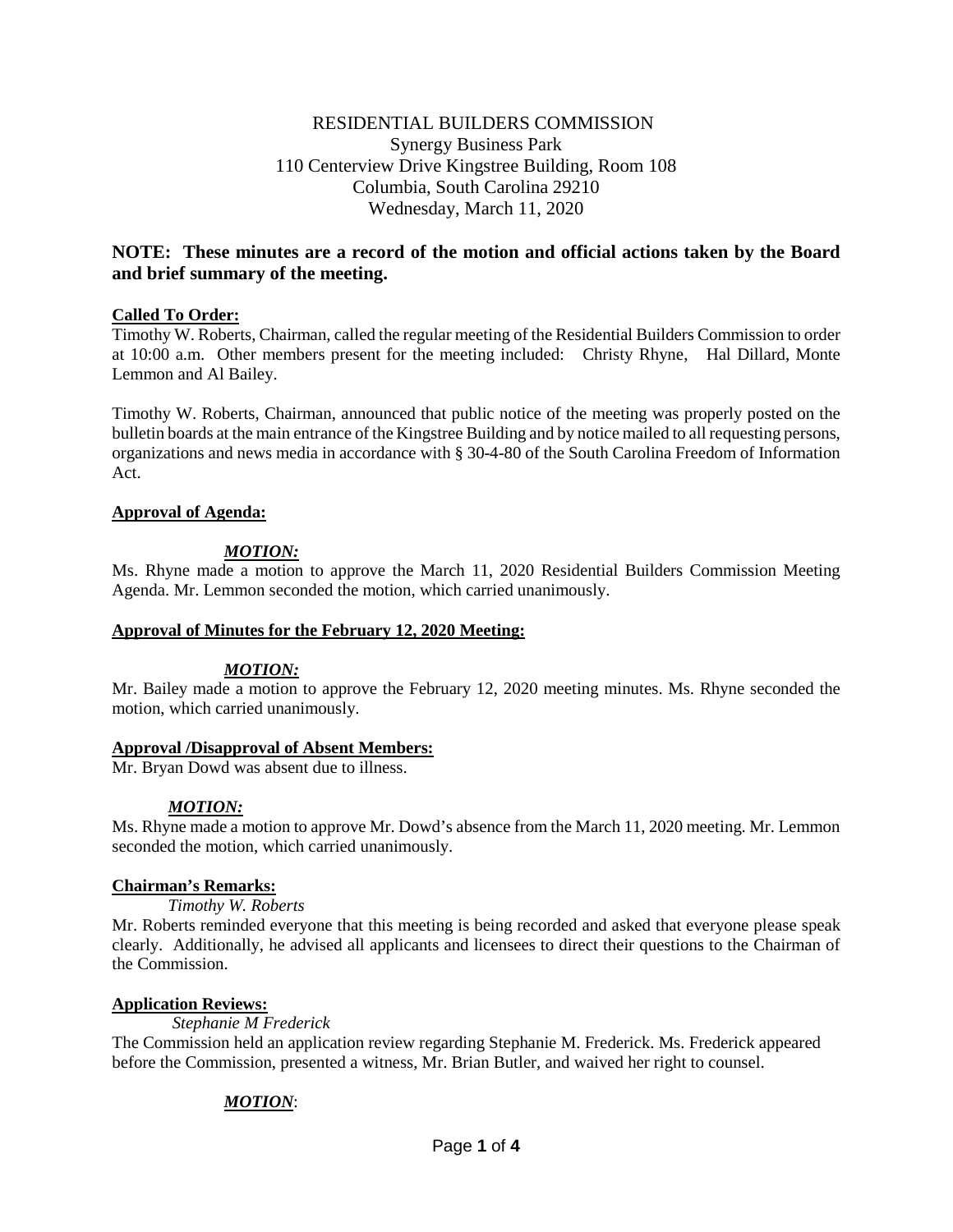Mr. Dillard made a motion to allow Ms. Frederick to sit for the exam. Ms. Rhyne seconded the motion, which carried unanimously.

### *David R. White*

The Commission held an application review regarding David R. White. Mr. White appeared before the Commission, and waived his right to counsel.

### *MOTION*:

Mr. Bailey made a motion to deny Mr. White's application at this time due to lack of experience. Mr. Dillard seconded the motion, which carried unanimously.

### *Donnie Rhodes*

The Commission held an application review regarding Donnie Rhodes. Mr. Rhodes appeared before the Commission, and waived his right to counsel.

### *MOTION*:

Ms. Rhyne made a motion to allow Mr. Rhodes to sit for the exam. Mr. Bailey seconded the motion, which carried unanimously.

### *Henry Hughes IV*

The Commission held an application review regarding Henry Hughes IV. Mr. Hughes appeared before the Commission and waived his right to counsel.

### *MOTION*:

Ms. Rhyne made a motion to allow Mr. Hughes to sit for the exam. Mr. Bailey seconded the motion, which carried unanimously.

#### *Cody Pressley*

Mr. Cody Pressley did not appear before the Commission.

#### *MOTION*:

No motion was made.

### *Christopher MacRae*

The Commission held an application review regarding Christopher MacRae. Mr. MacRae appeared before the Commission and waived his right to counsel.

### *MOTION*:

Mr. Bailey made a motion to allow Mr. MacRae to sit for the exam. Mr. Lemmon seconded the motion, which carried unanimously.

### **Administrator's Recommendation for Bond Claim:**

*Ralph David Broome Jr. Case no 2017-795*

The Commission held a hearing regarding the Recommendation for Bond in regards to Mr. Ralph D Broome Jr., case number 2017-795. Mr. Broome was present and represented by counsel, Mr. Micah Leddy.

### *MOTION*

Mr. Bailey made a motion to approve the administrator's Recommendation for Bond Claim. Mr. Dillard seconded the motion, which carried unanimously.

### *Derek M. Grant*

The Commission held an application review regarding Derek M. Grant. Mr. Grant appeared before the Commission and waived his right to counsel.

### *MOTION*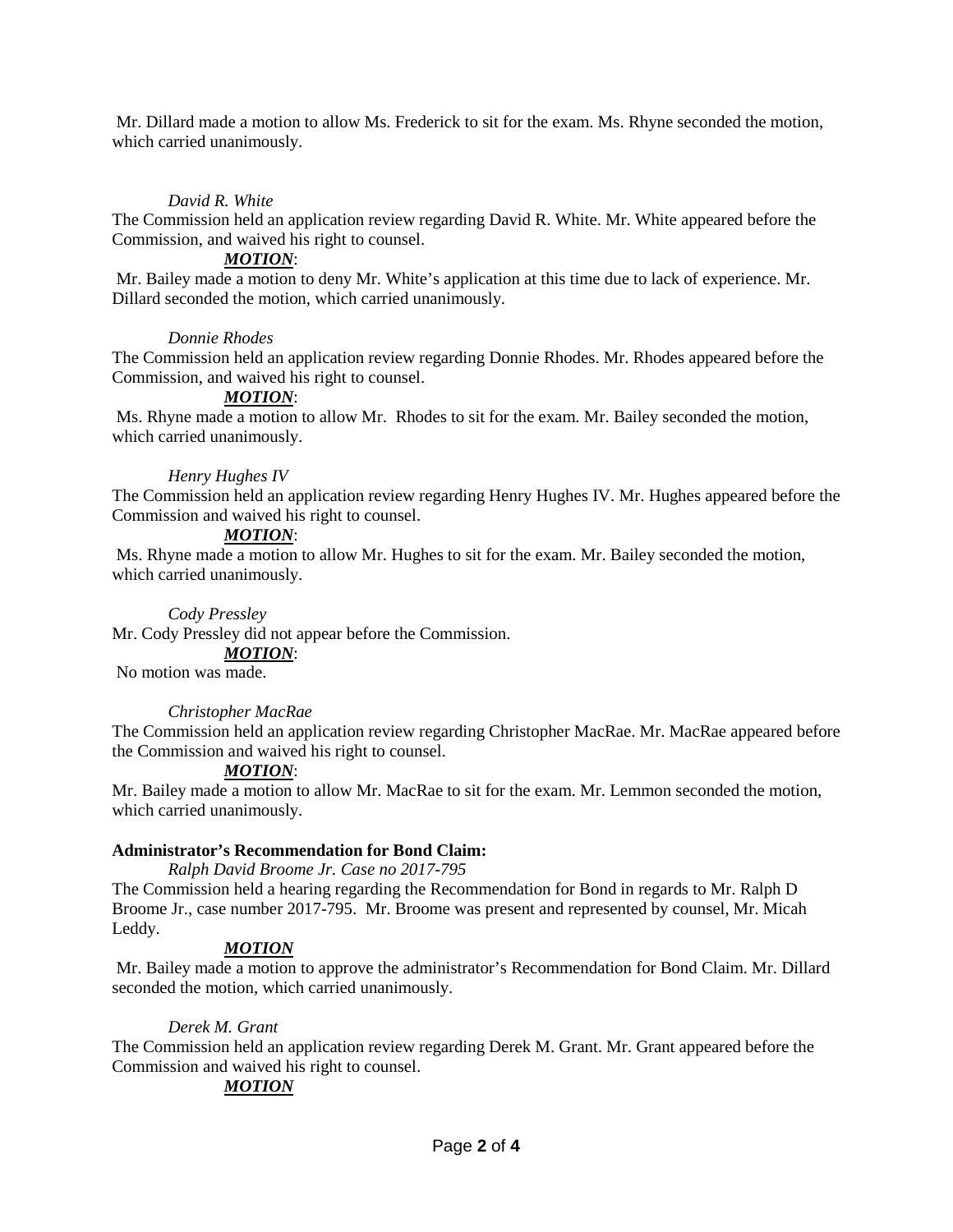Mr. Dillard made a motion to allow Mr. Grant to sit for the exam. Ms. Rhyne seconded the motion, which carried unanimously.

### *Jose Moreno Jr.*

The Commission held an application review regarding Jose Moreno Jr. Mr. Moreno appeared before the Commission, presented a witness, Ms. Denise Johns, and waived his right to counsel.

### *MOTION*:

Mr. Bailey made a motion to approve Mr. Moreno's specialty registration. Mr. Lemmon seconded the motion, which carried unanimously.

### *John W. Duncan III*

The Commission held an application review regarding John W. Duncan III. Mr. Duncan appeared before the Commission, presented a witness, Harold Foster, and waived his right to counsel.

### *MOTION*:

Mr. Lemmon made a motion to approve Mr. Duncan's specialty registration. Mr. Dillard seconded the motion, which carried unanimously.

### *John Thomas Daniels Jr.*

The Commission held an application review regarding John Thomas Daniels Jr. Mr. Daniels appeared before the Commission and waived his right to counsel.

## *MOTION*:

Mr. Bailey made a motion to approved Mr. Daniels' specialty registration. Mr. Lemmon seconded the motion, which carried unanimously.

### *Jeffrey Minor*

The Commission held a renewal review regarding Jeffrey Minor. Mr. Minor appeared before the Commission and waived his right to counsel.

### *MOTION*:

Mr. Dillard made a motion to approve Mr. Minor's renewal. Mr. Bailey seconded the motion, which carried unanimously.

### *Daniel Litchford*

The Commission held an application review regarding Daniel Litchford. Mr. Litchford appeared before the Commission and waived his right to counsel.

### *MOTION*:

Mr. Dillard made a motion to enter into executive session to receive legal advice in regards to the request of Mr. Litchford. Ms. Rhyne seconded the motion, which carried unanimously.

### *MOTION*:

Mr. Bailey made a motion to exit executive session after receiving legal advice. Ms. Rhyne seconded the motion, which carried unanimously.

### *MOTION*:

Mr. Bailey made a motion to deny Mr. Litchford's request for reinstatement. Mr. Dillard seconded the motion, which did not carry unanimously. Mr. Lemmon opposed.

### **Final Order Hearings:**

*Mr. Kareem Limon Williams case # 2018-133* The Board held a Final Order hearing regarding Mr. Kareem Williams. Mr. Williams was not present. Mr. Chris Elliott, Esq. represented the State in the matter.

# *MOTION:*